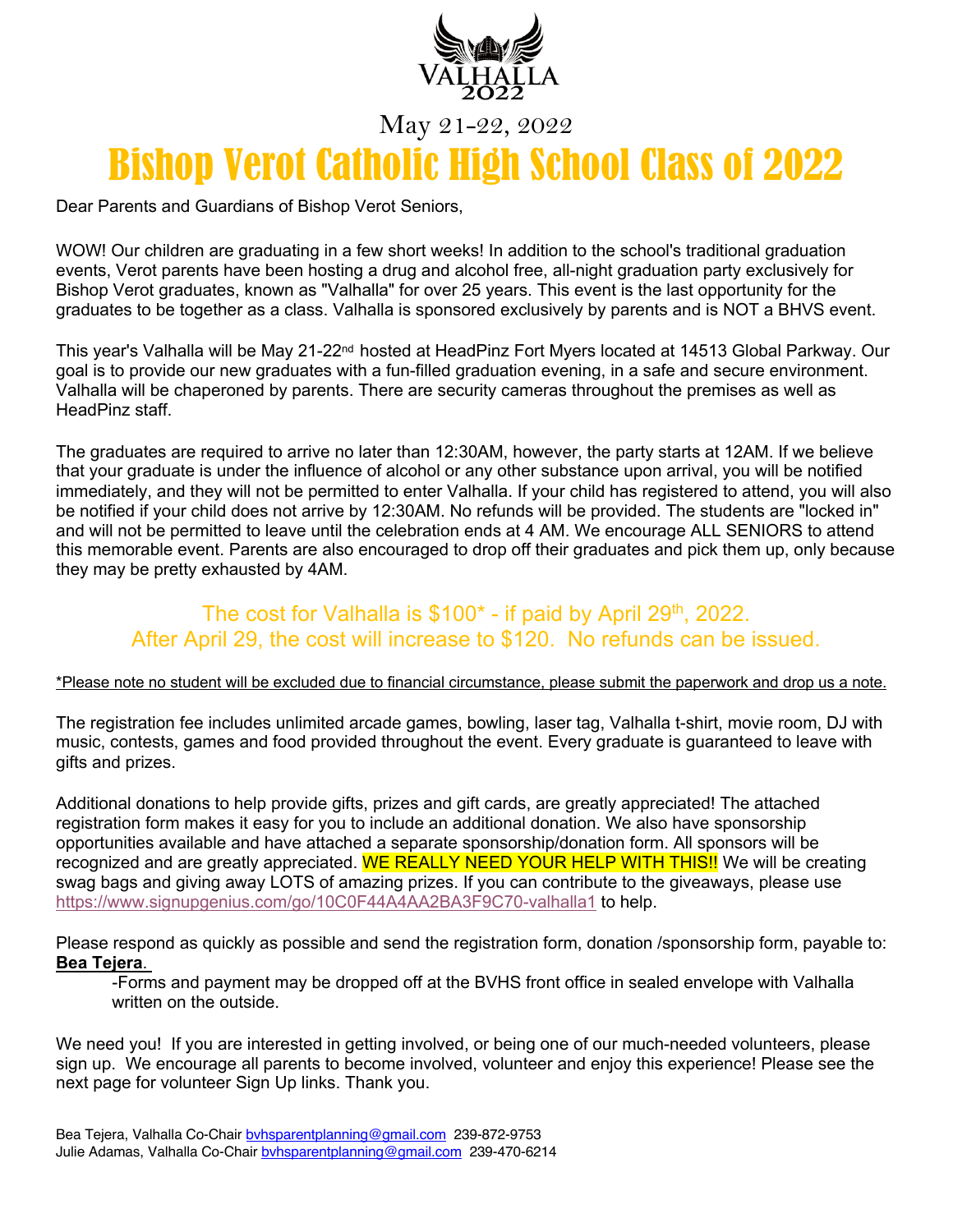

 $May 21 - 22$ 

A safe, overnight graduation lock-in celebration 11:55 PM - 4 AM at HeadPinz Fort Myers, 14513 Global Parkway. \*\* **This is a parent sponsored event.**

Please remit cash or check payable to Bea Tejera, along with this form as follows: Email form to: bvhsparentplanning@gmail.com or drop off at BVHS front office.

| <b>Student Name:</b>   | Student T-shirt size (circle one) S M L. XL. XXL |
|------------------------|--------------------------------------------------|
| Home Address:          |                                                  |
| Mother's Name:         | Mother's Email:                                  |
| Mother's Cell Phone #: | Mother's Home Phone #:                           |
| Father's Name:         | Father's Email:                                  |
| Father's Cell Phone #: | Father's Home Phone #:                           |
|                        |                                                  |

Please read about and sign up for volunteer opportunities on: https://www.signupgenius.com/go/10C0F44A4AA2BA3F9C70-valhalla https://www.signupgenius.com/go/10C0F44A4AA2BA3F9C70-bvco2022

The registration fee is \$100 per student. However, if you are able to contribute at least \$20 toward prizes and gift card, it would be greatly appreciated! All donations will be spent on the graduates. We will also gladly accept gift cards or other items as a donation.

Please visit https://www.signupgenius.com/go/10C0F44A4AA2BA3F9C70-valhalla1 for needed items:

Additional monetary donation Total amount enclosed

Registration fee per graduate \$ 100.00 (\$120 after April 29)

Gift cards enclosed:  $\Box$ 

#### CONSENT, RELEASE OF LIABILITY AND INDEMNIFICATION

We, the Participant (Student) and the parent/legal guardian of the above- named Participant, for myself and Participant, our heirs, personal representatives, assigns and next of kin, request that Participant be permitted to participate in the above-referenced event and in consideration for the agreement to permit student's participation, and intending to be legally bound, do hereby:

- 1. Release, discharge and covenant not to sue any parent volunteer (hereinafter Releases), from any claim, demand, action or liability whatsoever on account of injury to the person or property of the Participant in conjunction with said event, including travel to and from, whether caused by the negligence of the Releases or otherwise; excepting gross negligence or intentional wrongdoing.
- 2. Indemnify and hold harmless the Releases and each of them from any loss, liability, damage or cost they may incur incident to participation in the above event, whether caused in whole or part by the negligence of Releases or otherwise.
- 3. There will be limited to no social distancing at this event. Please note that a positive COVID case by anyone (adult and/or student) attending this event may result in quarantine of any/all attendees. Masks are optional, but encouraged. Students/chaperones will be required to sign a COVID waiver in order to attend this event.

We further represent that Participant is covered by accident and health insurance and agree to maintain coverage in full force and effect for the duration of the event. We do further agree that the parent volunteers have the right to terminate the participation by the above for reasonable cause, as determined within the discretion of the event coordinators. No funds will be refunded.

Student/Participant Signature: \_\_\_\_\_\_\_\_\_\_\_\_\_\_\_\_\_\_\_\_\_\_\_\_\_\_\_\_\_\_\_\_\_ Date \_\_\_\_\_\_\_\_\_\_\_\_\_\_\_\_\_

Parent/Guardian Signature: etc. and the state and the state and the Date Date and the Date and the State and the State and the State and the State and the State and the State and the State and the State and the State and t